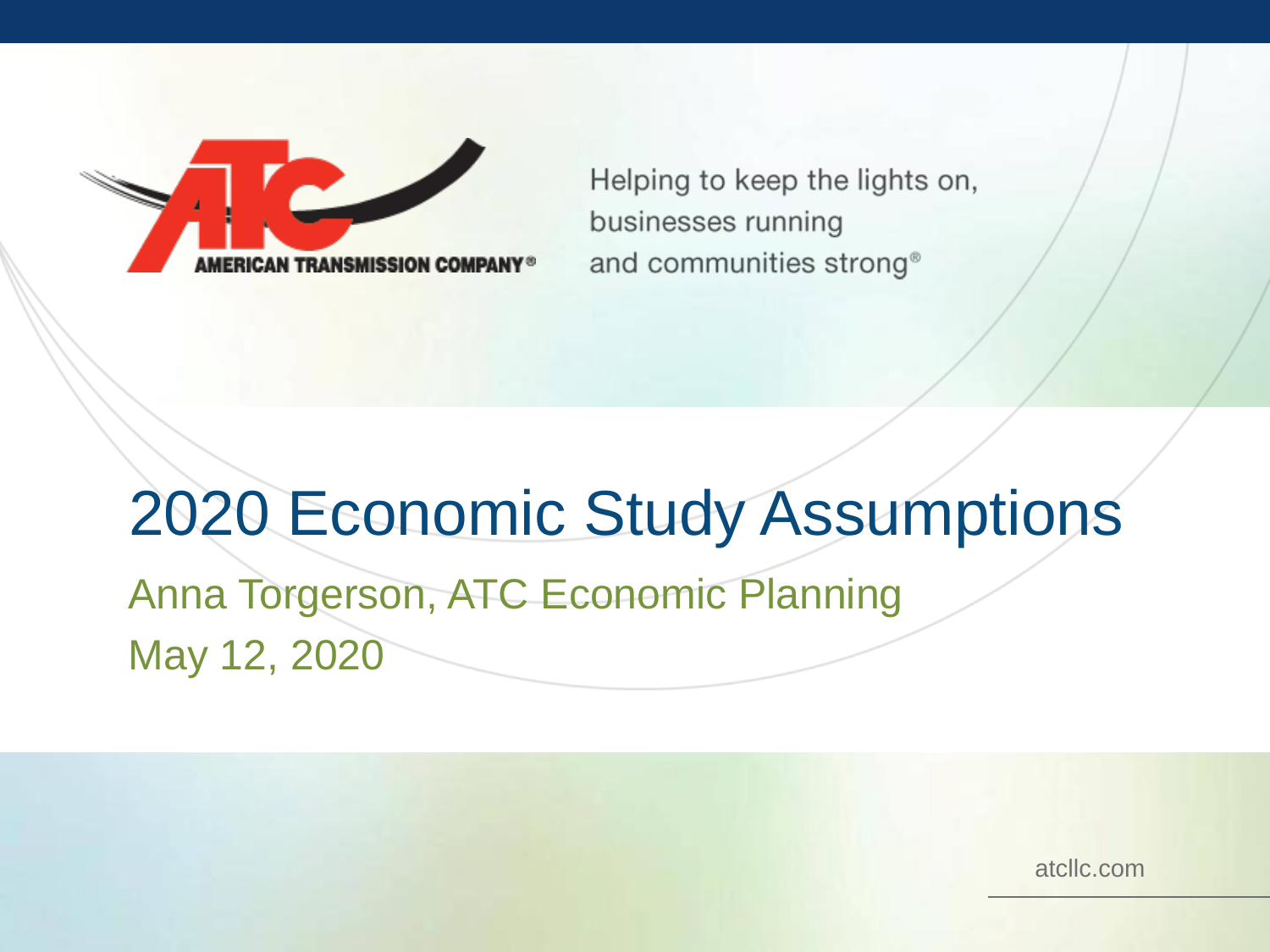#### Introduction

- Process Overview and Timeline
- 2020 Economic Model Futures
- Study Areas
- Next Steps

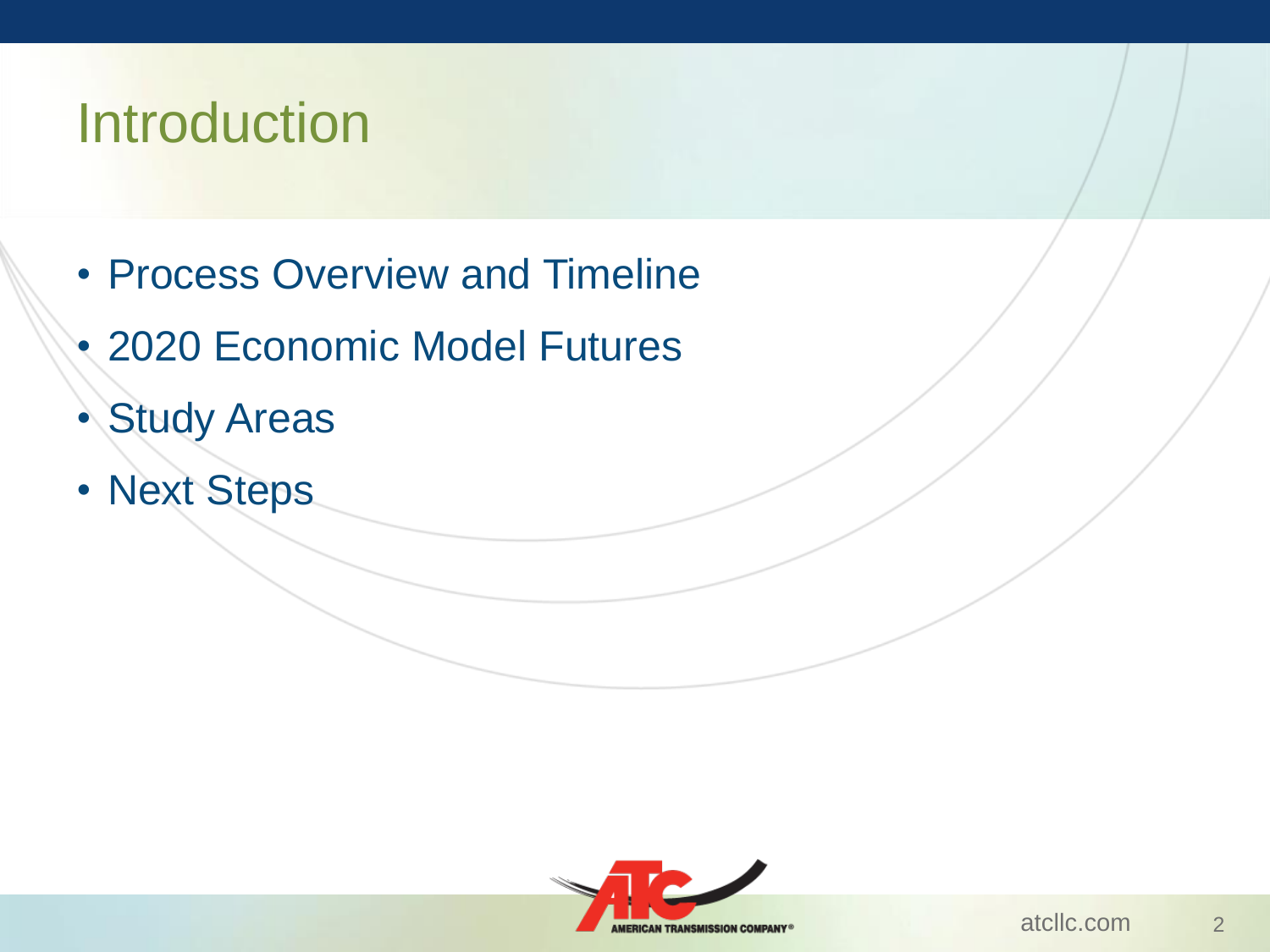# ATC Process Overview

- Develop ATC economic models from MISO MTEP models
	- MTEP (MISO Transmission Expansion Plan)
	- Includes updates from stakeholders
- Analyze potential project's economic benefit
- Report results to stakeholders
- Build economical best-value projects

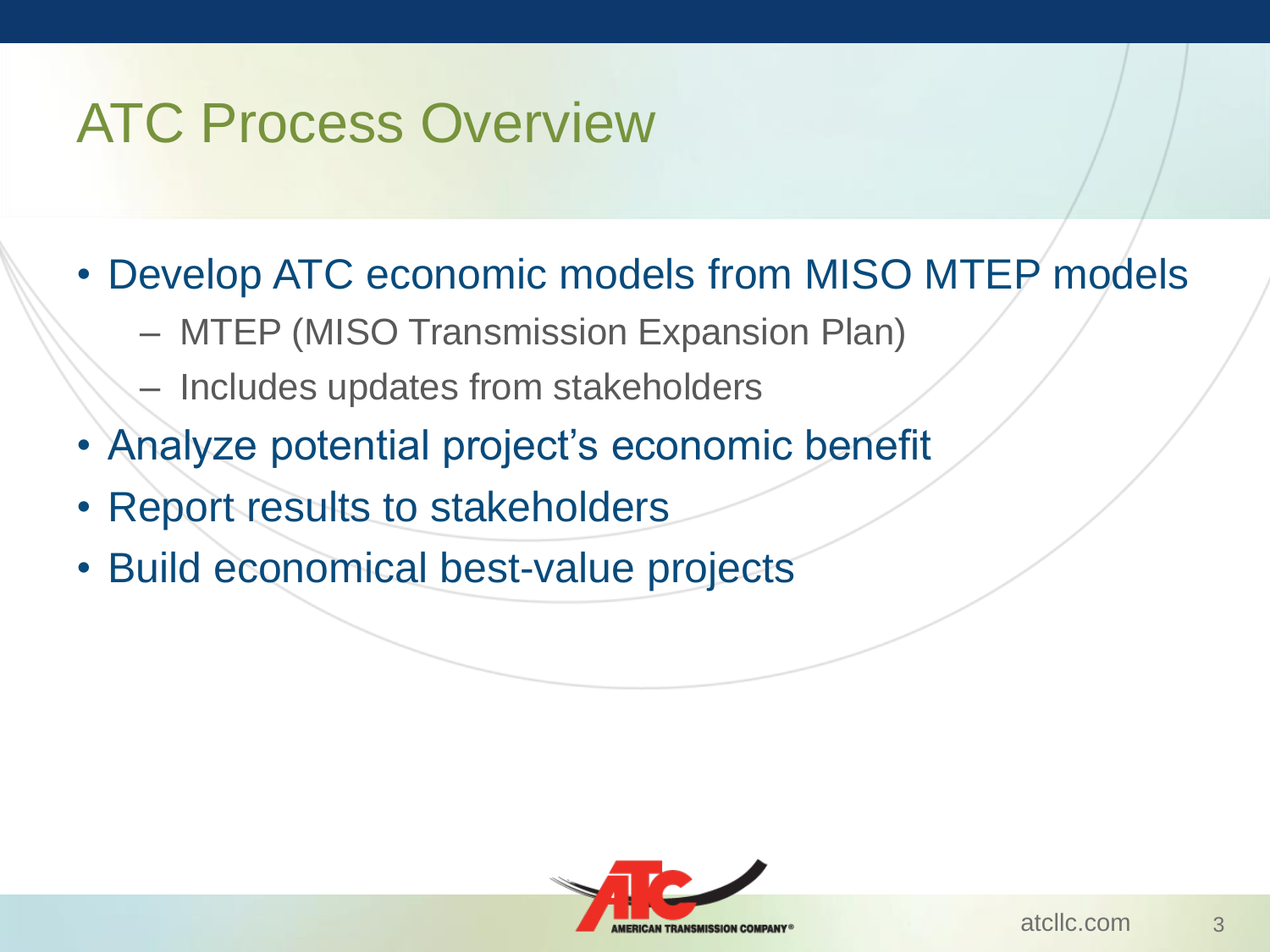## ATC Process Timeline

#### • ATC Economic Project Planning – Per ATC Tariff

- **During February,** we hold an initial stakeholder meeting to review the market congestion summary and potential fixes and to discuss economic study scenarios, drivers, ranges, and assumptions.
- **By March 1**, we work with stakeholders to request and prioritize new/other economic studies and recommend study assumptions.
- **By April 15**  we identify preliminary areas of economic study, study assumptions and models and solicit further comments from stakeholders.
- **By May 15**  we finalize areas of economic study, study assumptions and models to be used in analysis.
- **By November 15**  we provide a summary of the results of the economic analyses to our stakeholders.

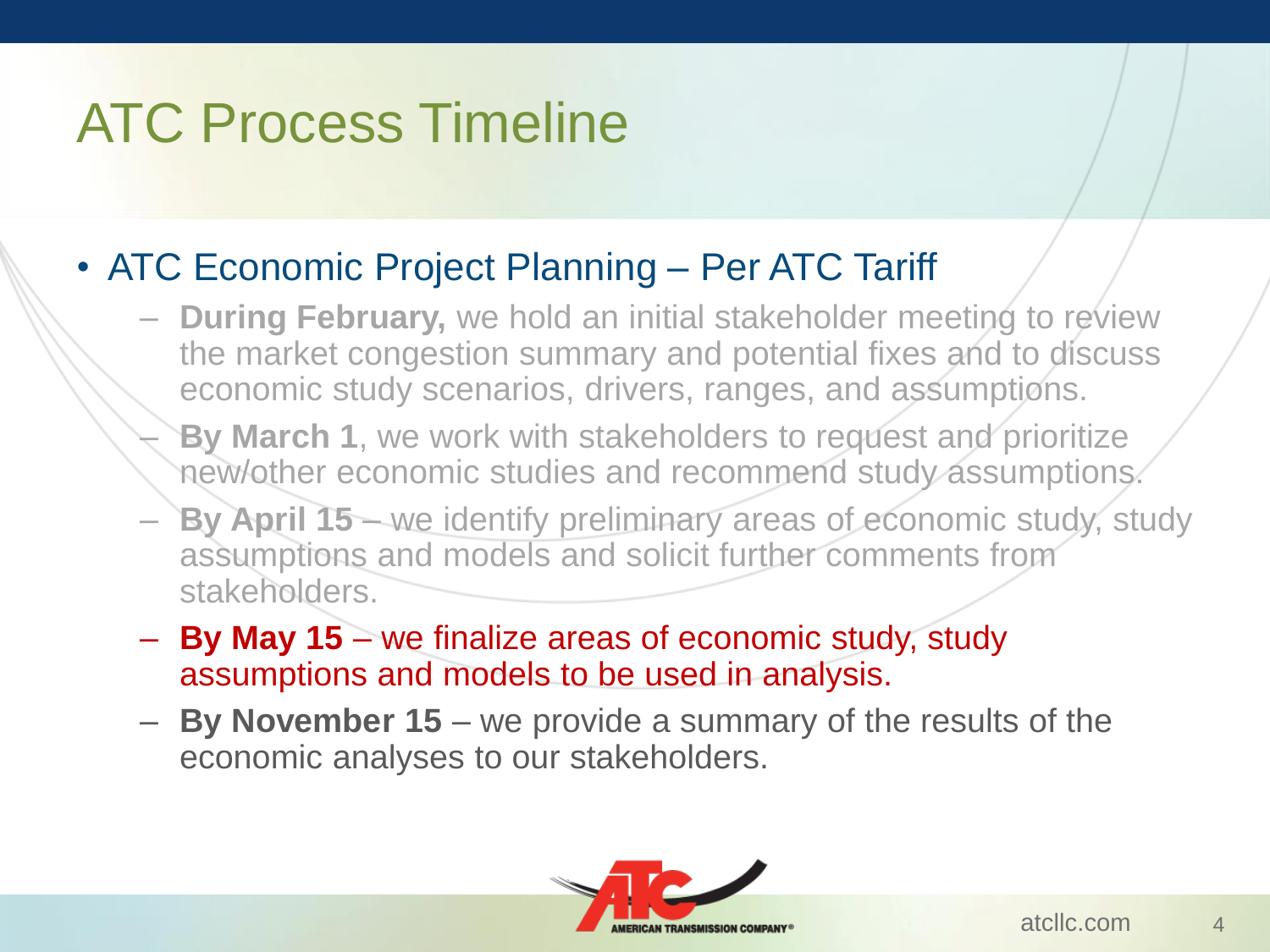# MISO MTEP20 Futures

- Accelerated Fleet Change (AFC)
- Continued Fleet Change (CFC)
- Distributed & Emerging Technology (DET)
- Limited Fleet Change (LFC)

*For More Information: <http://www.atc10yearplan.com/wp-content/uploads/2020/03/ATC-2020-Economic-Planning-Study-Kickoff-1.pdf>*

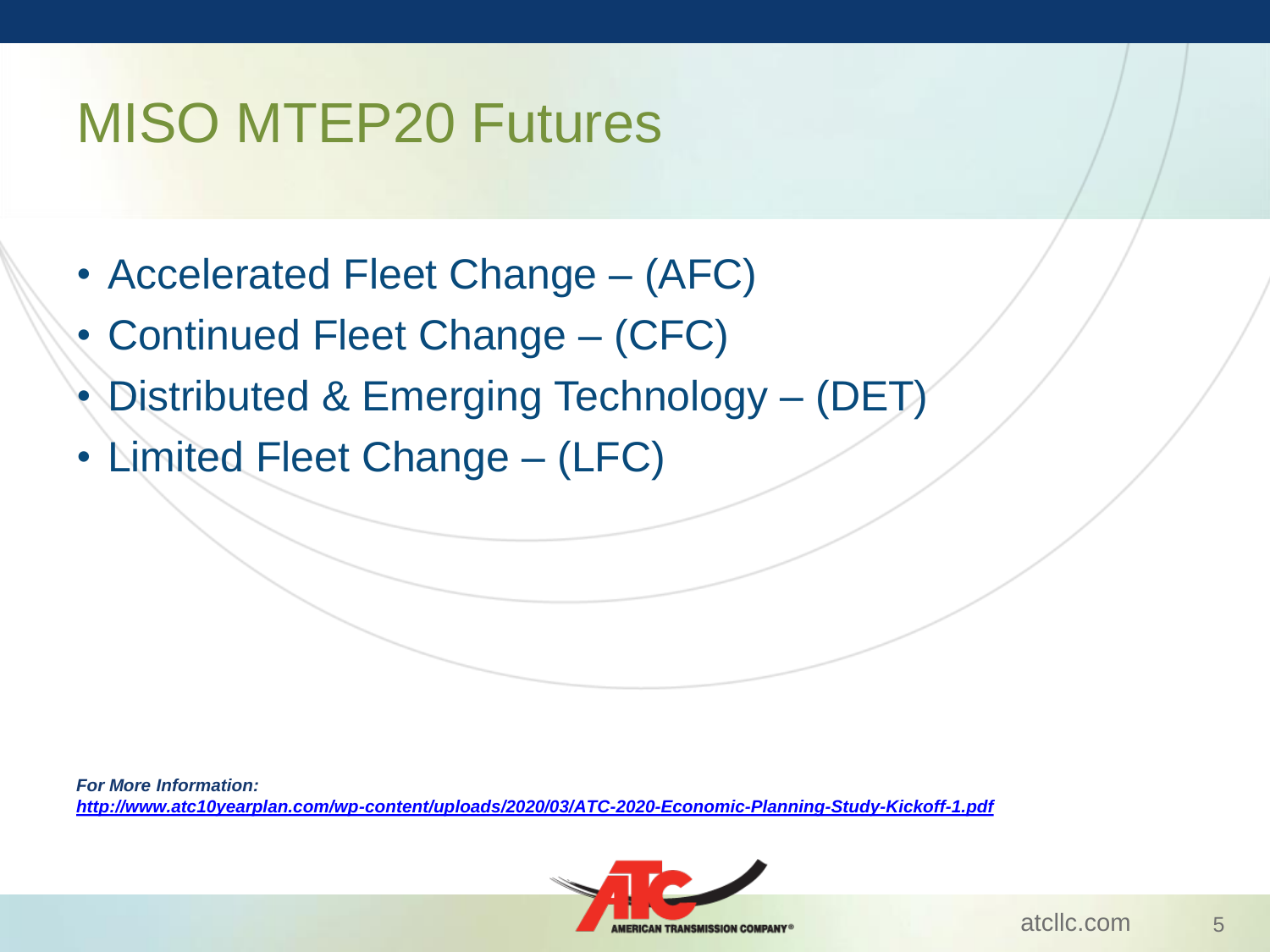#### MTEP20 Study Areas

- Darlington North Monroe138 kV
- Concord Crawfish River 138 kV
- Number of PROMOD congested hours

| Darlington - North Monroe 138 kV |            |      |      |      |  |  |  |  |  |  |
|----------------------------------|------------|------|------|------|--|--|--|--|--|--|
| <b>Congested Hours</b>           |            |      |      |      |  |  |  |  |  |  |
|                                  |            | Year |      |      |  |  |  |  |  |  |
|                                  |            | 2024 | 2029 | 2034 |  |  |  |  |  |  |
| Future                           | <b>AFC</b> | 733  | 2738 | 4190 |  |  |  |  |  |  |
|                                  | <b>CFC</b> | 633  | 2338 | 3637 |  |  |  |  |  |  |
|                                  | DET        | 559  | 1581 | 3520 |  |  |  |  |  |  |
|                                  | <b>LFC</b> |      | 1443 | 2785 |  |  |  |  |  |  |

| arlington - North Monroe 138 kV |            |      |      |  | Concord - Crawfish River 138 kV |            |      |      |      |
|---------------------------------|------------|------|------|--|---------------------------------|------------|------|------|------|
| <b>Congested Hours</b>          |            |      |      |  | <b>Congested Hours</b>          |            |      |      |      |
|                                 | Year       |      |      |  |                                 |            | Year |      |      |
|                                 | 2024       | 2029 | 2034 |  |                                 |            | 2024 | 2029 | 2034 |
| <b>AFC</b>                      | 733        | 2738 | 4190 |  | $\omega$<br>utui                | <b>AFC</b> |      | 81   | 228  |
| <b>CFC</b>                      | 633        | 2338 | 3637 |  |                                 | <b>CFC</b> | 8    | 108  | 255  |
| <b>DET</b>                      | <b>559</b> | 1581 | 3520 |  |                                 | <b>DET</b> | 5    | 66   | 215  |
| <b>LFC</b>                      | 294        | 1443 | 2785 |  |                                 | LFC        | 17   | 120  | 130  |

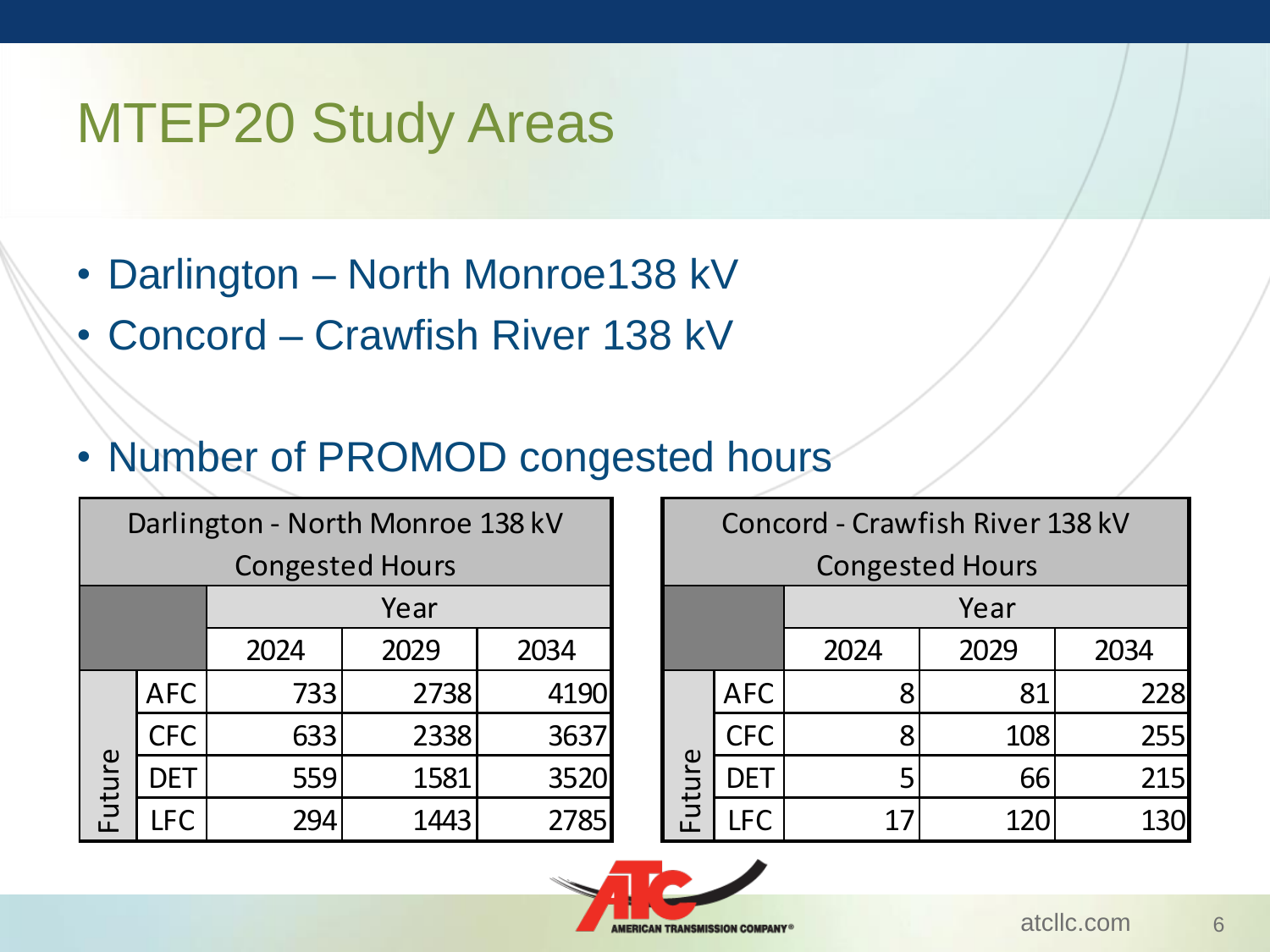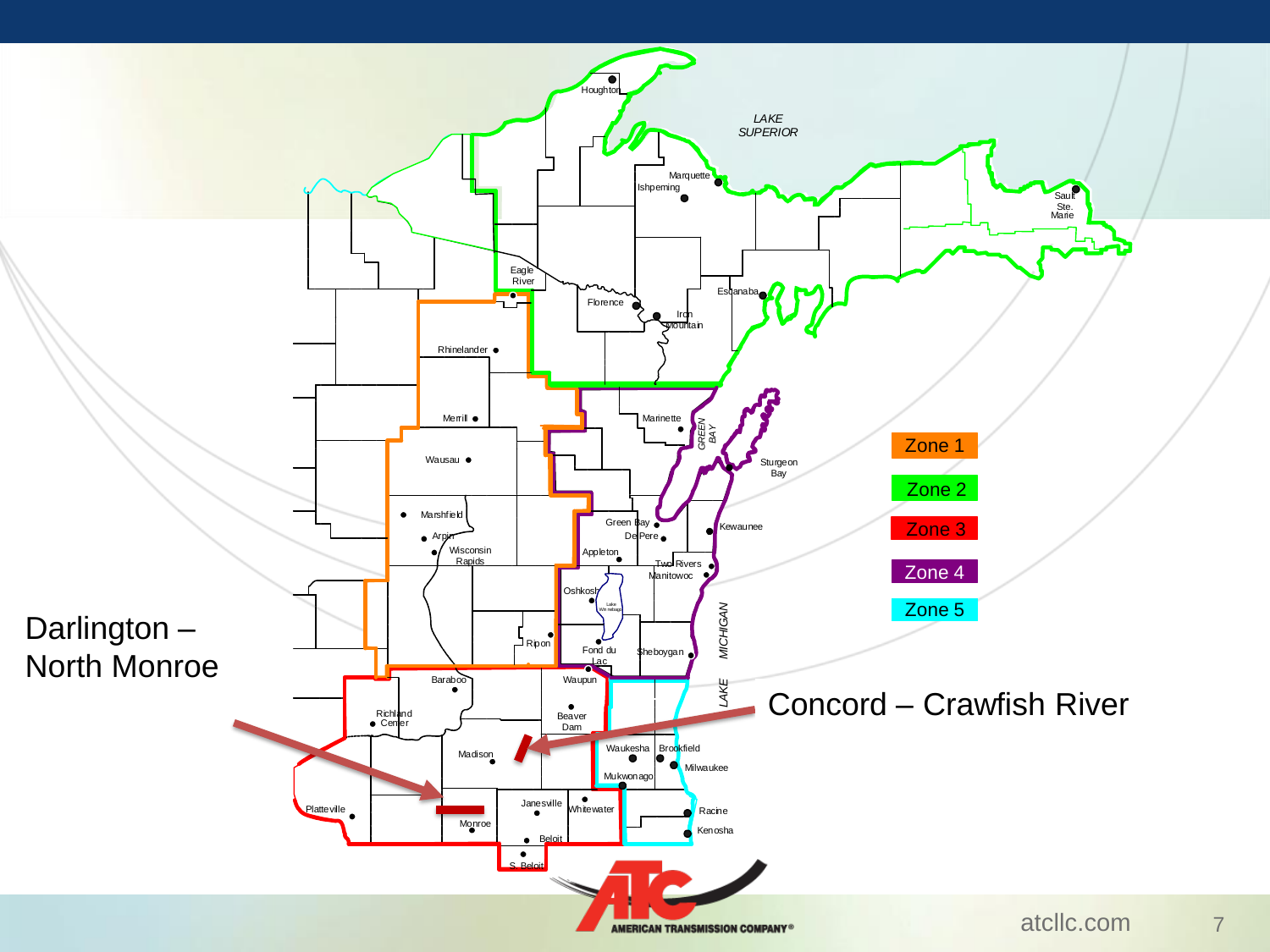## Next Steps

- 2020 Models Development
	- Update model with interconnection projects that may impact congestion
- Analysis of Projects
	- Study Years: 2024, 2029 and 2034
	- Futures: All MISO MTEP20 Futures
- November 15: Provide Analysis Update Summary

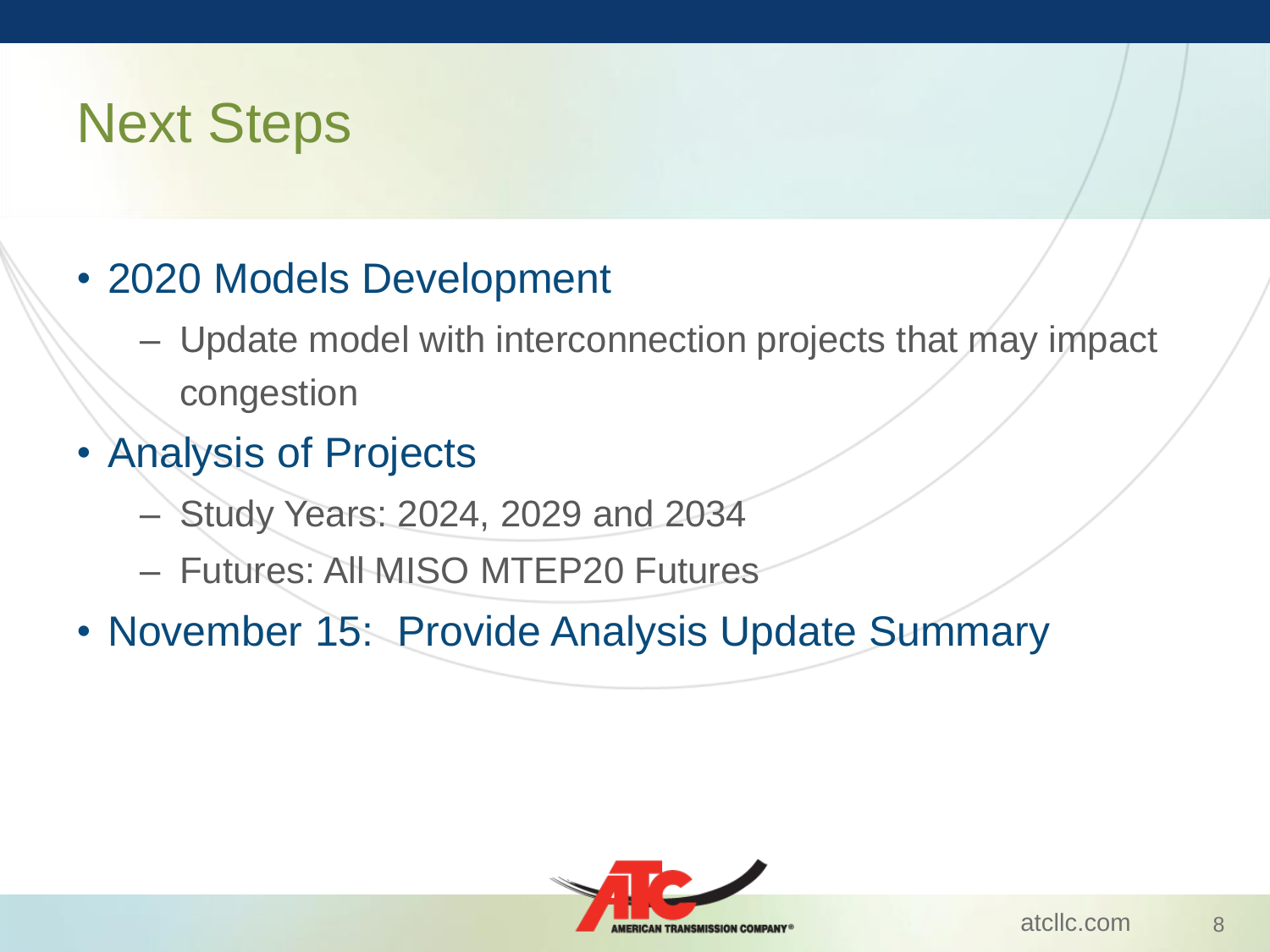# Questions?

- ATC Economic Planning
- Dale Burmester
	- dburmester@atcllc.com
- Anna Torgerson
	- atorgerson@atcllc.com